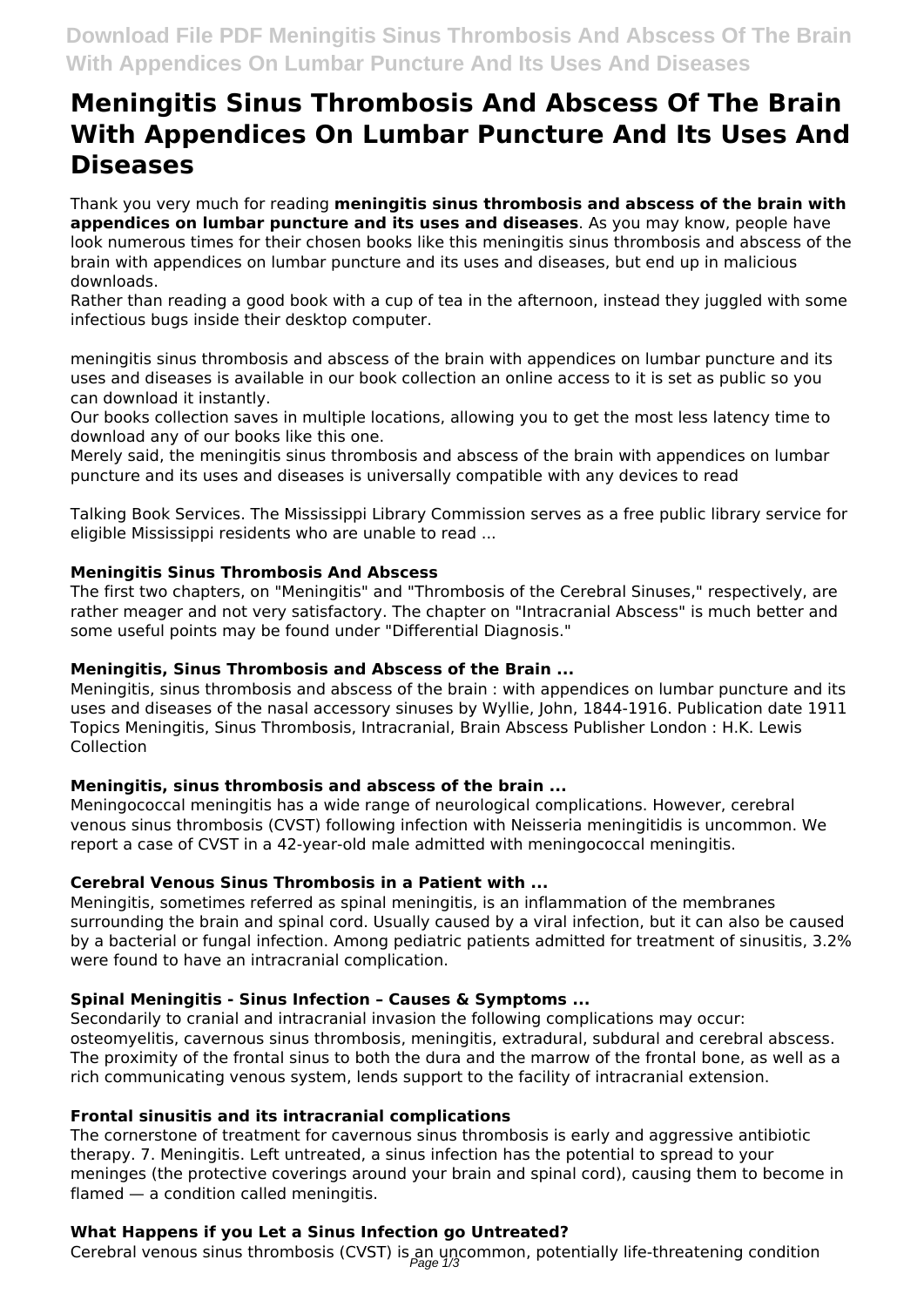that may cause acute or long-term neurological deficit.5,6) CVST can be complicated after a serious bacterial infection, including meningitis.5-7) The prevalence of CVST, which

# **Case Report Cerebral Venous Sinus Thrombosis with ...**

The swelling from meningitis typically triggers signs and symptoms such as headache, fever and a stiff neck. Most cases of meningitis in the United States are caused by a viral infection, but bacterial, parasitic and fungal infections are other causes. Some cases of meningitis improve without treatment in a few weeks.

# **Meningitis - Symptoms and causes - Mayo Clinic**

Brittany Player, in Nelson Pediatric Symptom-Based Diagnosis, 2018. Intracranial Complications. Meningitis, epidural empyema, brain abscess, and sigmoid sinus thrombosis can develop as complications of acute or chronic ear or mastoid infection. If suspected, imaging of the head should be done prior to lumbar puncture to evaluate for hydrocephalus or mass effect.

# **Sigmoid Sinus Thrombosis - an overview | ScienceDirect Topics**

(pp345–346) Due to the special nature of the blood supply to the human nose and surrounding area, it is possible, albeit extremely unlikely, for retrograde infection from the nasal area to spread to the brain, causing cavernous sinus thrombosis, meningitis or brain abscess.

# **Danger triangle of the face - Wikipedia**

A sinus infection, a ... and even lead to blindness — in a severe form known as cavernous sinus thrombosis. ... This can lead to life-threatening conditions like meningitis or brain abscess, ...

# **Sinus Infections That Don't Quit: When You Should Worry ...**

Cavernous sinus thrombosis is a potentially life-threatening condition that can happen after an infection in your head. It's marked by a blood clot behind your eyes or at the base of your skull.

# **Cavernous Sinus Thrombosis: Symptoms, Causes, Diagnosis ...**

A possible complication of meningitis can be the development of a thrombosis in the cavernous sinus. Cavernous sinus thrombosis is the formation of a blood clot within the cavernous sinus. This is a cavity at the base of the brain which drains deoxygenated blood from the brain back to the heart.

#### **Streptococcus group C meningitis with cavernous sinus ...**

Superior sagittal sinus thrombosis: abnormal mental status, nuchal rigidity, and papilledema predominate and given that most cases are secondary to bacterial meningitis, the onset may be rapid. Seizures can be observed. Inferior petrosal sinus thrombosis: may present with Gradenigo syndrome of ipsilateral facial pain and lateral rectus weakness.

#### **Parameningeal Infections (other than brain abscess ...**

Cavernous sinus thrombosis (CST) is the formation of a blood clot within the cavernous sinus, a cavity at the base of the brain which drains deoxygenated blood from the brain back to the heart.This is a rare disorder and can be of two types–septic cavernous thrombosis and aseptic cavernous thrombosis. Most commonly the form is of septic cavernous sinus thrombosis.

#### **Cavernous sinus thrombosis - Wikipedia**

Meningitis, sinus thrombosis and abscess of the brain : with appendices on lumbar puncture and its uses and diseases of the nasal accessory sinuses (Inglés) Pasta blanda – 31 agosto 2012 por John Wyllie (Autor) Ver todos los formatos y ediciones Ocultar otros formatos y ediciones. Precio de ...

#### **Meningitis, sinus thrombosis and abscess of the brain ...**

meningitis sinus thrombosis and abscess of the brain with appendices on lumbar puncture and its uses and diseases Sep 05, 2020 Posted By Penny Jordan Library TEXT ID 511365af7 Online PDF Ebook Epub Library pathogen walls itself off its called a brain abscess meningitis can be caused by viruses bacteria including mycobacteria like tb fungi and parasites when its caused by

# **Meningitis Sinus Thrombosis And Abscess Of The Brain With ...**

Although most cases of mastoiditis are isolated, a small percentage may be complicated by one of the following: intracranial extension of infection (meningitis, epidural abscess, subdural abscess,